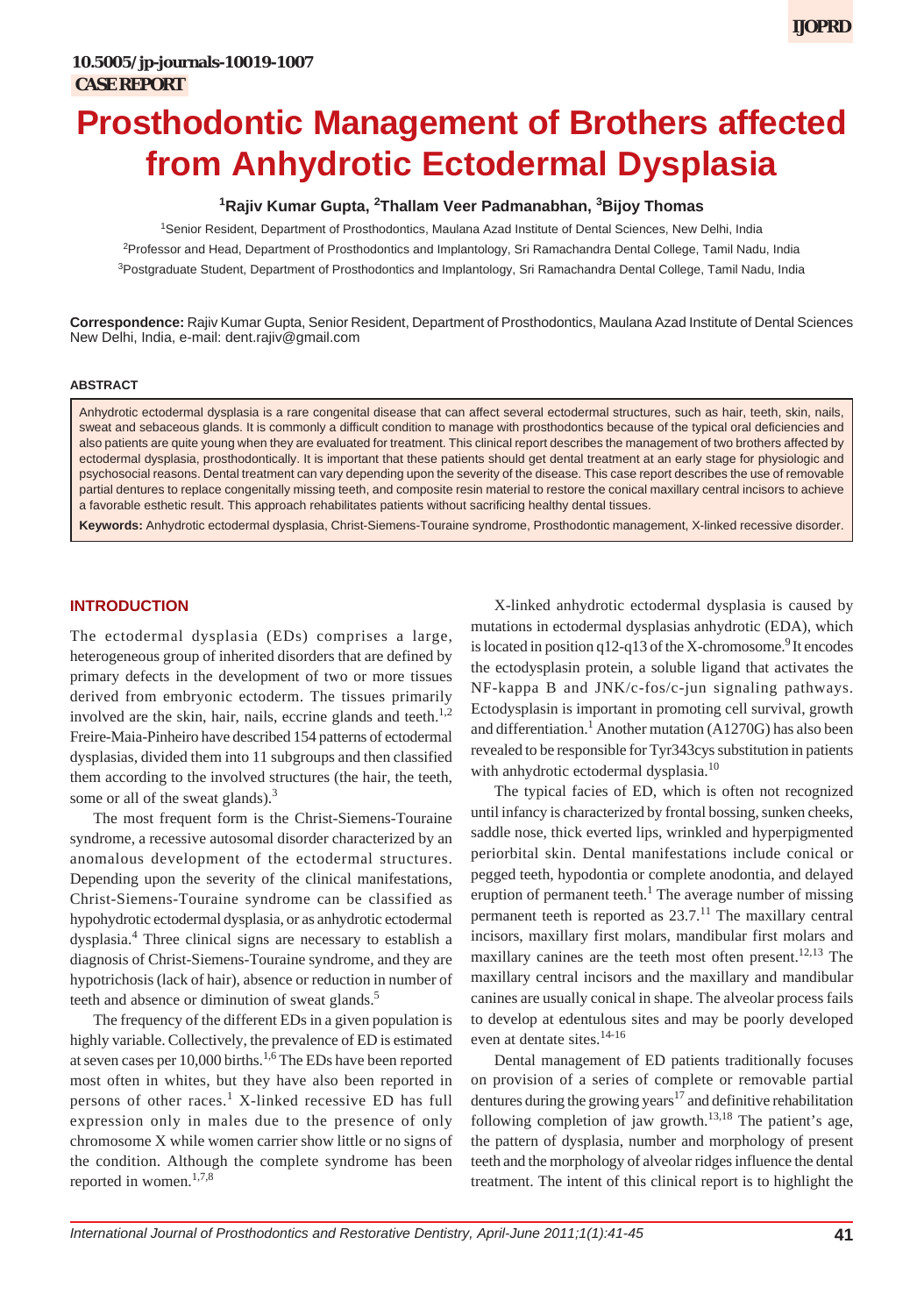conservative approach of prosthetic management of the patients with anhydrotic ectodermal dysplasia.

#### **CASE REPORT**

Two brothers, 10 and 12 years old, reported with the chief complaint of lack of teeth and inability to chew properly, to the Department of Prosthodontics and Implantology, Sri Ramachandra Dental College, Chennai, India.

On examination, they exhibited the classical features of ED: hypodontia, anhydrosis, hypotrichosis, prominent forehead, decreased lower anterior facial height, flat mandibular plane, saddle nose, thin upper lip, everted lower lip, prominent chin and a resultant concave facial profile (Figs 1 and 3).

The intraoral examination showed the presence of four teeth: Two conical maxillary central incisors and two maxillary left molars in younger brother (Figs 2 and 5) and two teeth: one left and one right maxillary molar in elder brother (Figs 4 and 7). Mandibular arches were completely edentulous in both cases. Both patients exhibited the loss of vertical dimension, the absence of alveolar processes and an anomalous development of alveolar ridges (Figs 6 and 8). OPGs revealed aplasia of alveolar bone and absence of other teeth buds for

both cases. Maxillary incisors showed open apices whereas all other teeth had their root formation completed (Figd 9 and 10).

Considering the age of the patients and the poor amount of alveolar bone present, treatment option considered for younger child included constructing removable partial denture for maxillary arch after reshaping the conical maxillary central incisors with composite (Fig. 11) and complete denture for mandibular arch (Fig. 12). For elder child, treatment included fabrication of removal partial denture for maxillary arch and complete denture for mandibular arch (Fig. 13). This therapeutic approach provided for the psychological and social comfort of our young patients. It was considered that osseointegrated implants would play a significant role in the definitive restoration of the occlusion. However, as the young patients were growing, it was decided to defer the definitive restorative phase, including the placement of implants, until after the completion of jaw growth and eruption of other permanent teeth, if there, and closure of space between maxillary central incisors for younger patient using orthodontics after completion of root formation.

Periodic recalls of young ED patients are also important because prosthesis modification or replacement will be needed as a result of continuing growth and development.<sup>17,19,20</sup>



**Fig. 1:** Patient A—frontal view



**Fig. 3:** Patient B—frontal view



**Fig. 2: Patient A—intraoral view** 



**Fig. 4:** Patient B—intraoral view

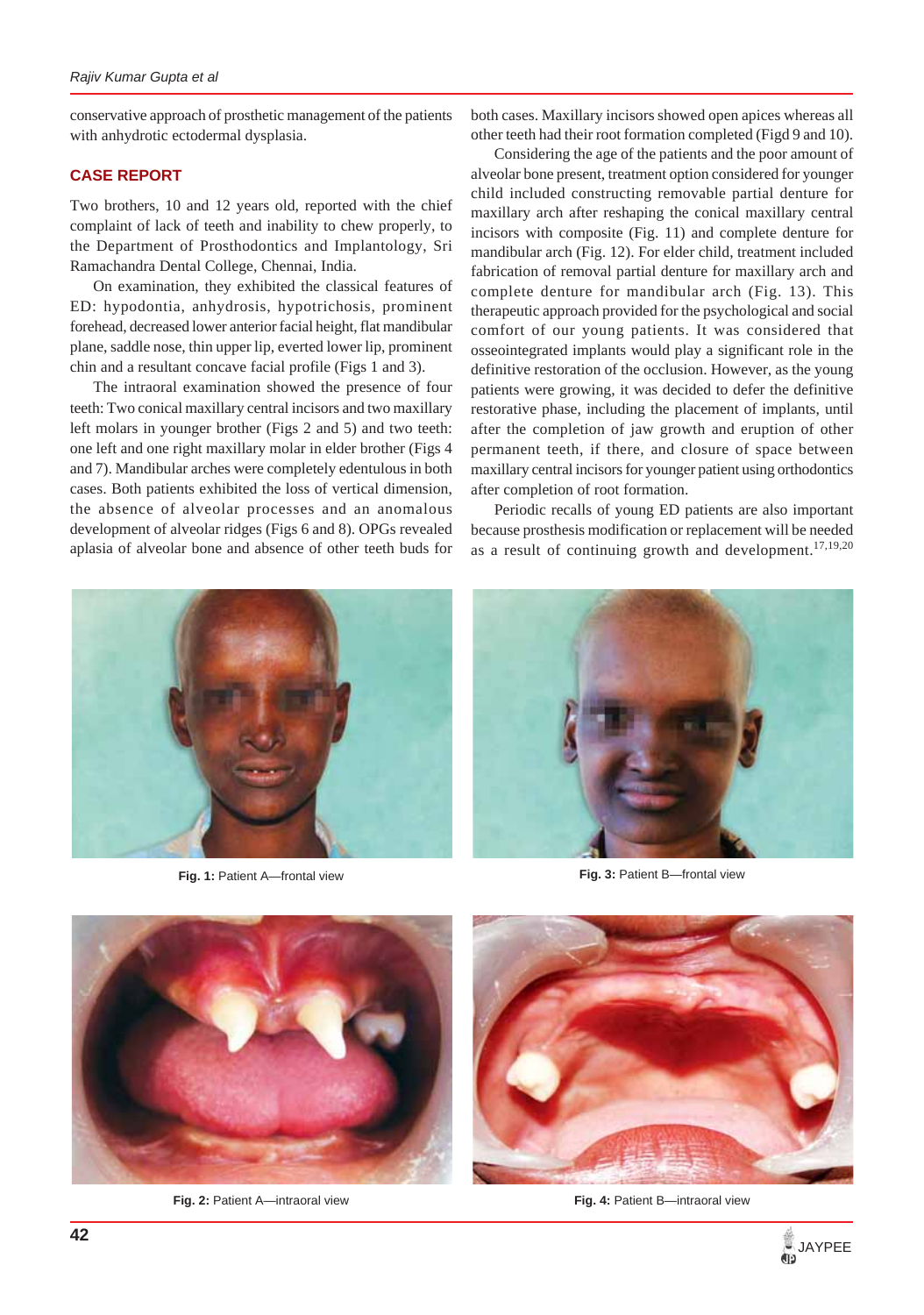*Prosthodontic Management of Brothers affected from Anhydrotic Ectodermal Dysplasia*



**Fig. 5:** Maxillary diagnostic cast of patient A



**Fig. 8:** Mandibular diagnostic cast of patient B



**Fig. 6:** Mandibular diagnostic cast of patient A



**Fig. 9:** Panoramic radiograph of patient A



**Fig. 7:** Maxillary diagnostic cast of patient B

In addition to adjustments related to fit, the occlusion of a prosthesis must be monitored for changes because of jaw growth.20 For this, recall appointments were scheduled for 24 hours, 3 days, 2 weeks, 4 weeks, every 3rd month for the first year and every 4th month till completion of growth. Written oral hygiene instructions were given and explained to the



**Fig. 10:** Panoramic radiograph of patient B



**Fig. 11:** Maxillary anterior teeth restored with composite resin for patient A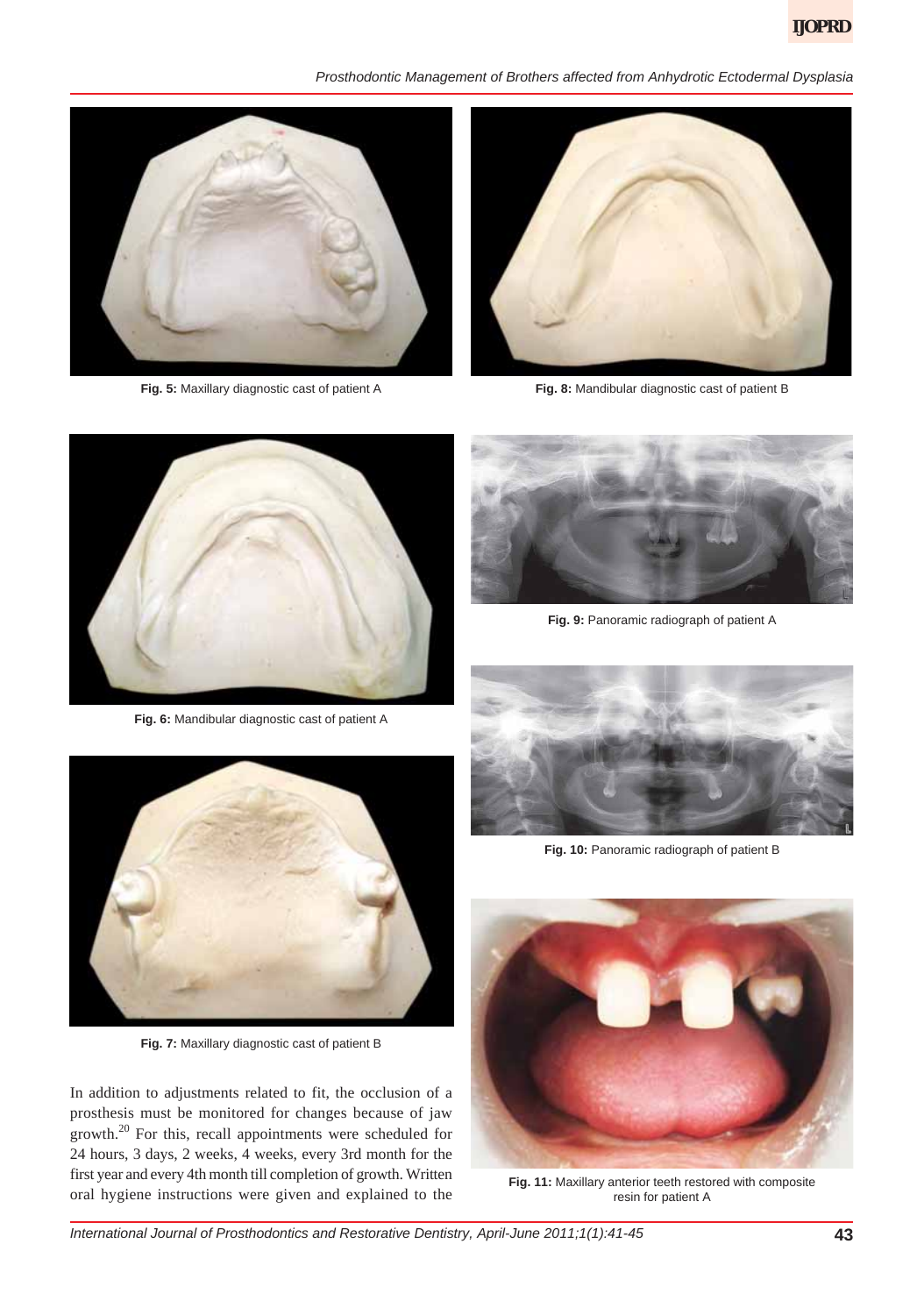

**Fig. 12:** Removable dentures in mouth for patient A



**Fig. 13:** Removable dentures in mouth for patient B

patients and their parents also. Patients were satisfied with their improved appearance and masticatory ability. Parents were explained that these removable partial and complete dentures will be worn until the completion of facial growth, at which time a second phase of definitive treatment to prepare for dental implant-supported restorations will be initiated.

#### **DISCUSSION AND SUMMARY**

Nowak stated that "treating the pediatric patient with ED requires the clinician to be knowledgeable in growth and development, behavioral management, techniques in the fabrication of a prosthesis, the modification of existing teeth utilizing composite resins, the ability to motivate the patient and parent in the use of the prosthesis, and the long-term followup for the modification and/or replacement of the prosthesis.<sup>19</sup>

Our approach for the management of these patients was mainly guided by their age and the necessity to ensure conservation of their present dentition. The aim of our treatment was to restore the functional needs of the patients. Improvement of the patient's facial esthetics and masticatory function were important in allowing them to integrate with others of their age, to prevent any psychological repercussions and to maintain their self-esteem.

Development of new techniques and the availability of innovative materials facilitate the oral rehabilitation of a patient with ED. Adhesive resin materials can be used for the conservative and esthetic restoration of the peg-shaped teeth.<sup>4</sup> Recently, direct composite restorations have become the more desirable method of restoring normal morphology to hypoplastic teeth commonly found in ED patients.<sup>19,21</sup>

Fixed prosthodontic treatment is seldom used exclusively in the treatment of ED, primarily because many afflicted individuals have a minimal number of teeth. In addition, ED patients are often quite young when they are first treated, and FPDs with rigid connector should be avoided in young, actively growing patients. This is because rigid FPDs could interfere with jaw growth, especially if the prosthesis crosses the midline.<sup>21</sup>

The literature indicates that endosteal implants are being used more widely in the prosthodontic management of ED. A 1989 Consensus Conference on Implantology concluded that implants should not be used until maximum jaw growth has occurred, which was reported as up to 15 years of age.<sup>21</sup> Implants placed after age 15 years for girls and 18 years for boys provided the most predictable prognosis.<sup>22</sup> The possible consequences of early implant placement include implant submergence because of jaw growth, implant exposure because of bone resorption associated with jaw growth, implant movement because of jaw growth, and limitation of jaw growth if the implants are connected by a rigid prosthesis that crosses the midline. $21,22$ 

Removable prosthodontics is the most frequently used treatment modality for dental management of ED. Although complete dentures are an acceptable form of treatment, overdentures or RPDs supported by natural teeth are desirable for preservation of alveolar bone.<sup>21</sup> Individuals with ED are routinely managed by a series of dentures during the growing years and definitive habilitation following the completion of jaw growth.

#### **REFERENCES**

- 1. eMedicine: Ectodermal Dysplasia: Article by Kara N Shah. www.emedicine.com/derm/topic114.htm-100K
- 2. Dhanrajani PJ, Jiffiy AO. Management of ectodermal dysplasia: A literature review. Dent Update 1998;25:730-75.
- 3. Pinheiro M, Freire-Maia N. Ectodermal dysplasias: A clinical classification and casual review. Am J Med Genet 1994; 53: 153-62.
- 4. Lo Muzio L, Bucci P, Carile F, Riccitiello F, Scotti C, Coccia E, Rappelli G. Prosthetic rehabilitation of a child affected from anhydrotic ectodermal dysplasia: A case report. J Contemp Dent Pract 2005;3(6):120-26.
- 5. Gardel P, Mercier C, Molhant G. Christ-Siemens-Touraine syndrome: A new case. Rev Stomatol Chir Maxillofac 1984; 85:115-18.
- 6. Buyse ML. Birth defects encyclopedia. Cambridge: Blackwell Scientific Publication 1990:596-605.
- 7. Herer PD. Treatment of anhydrotic ectodermal dysplasia: A case Report. J Dent Child 1975;42:133-36.